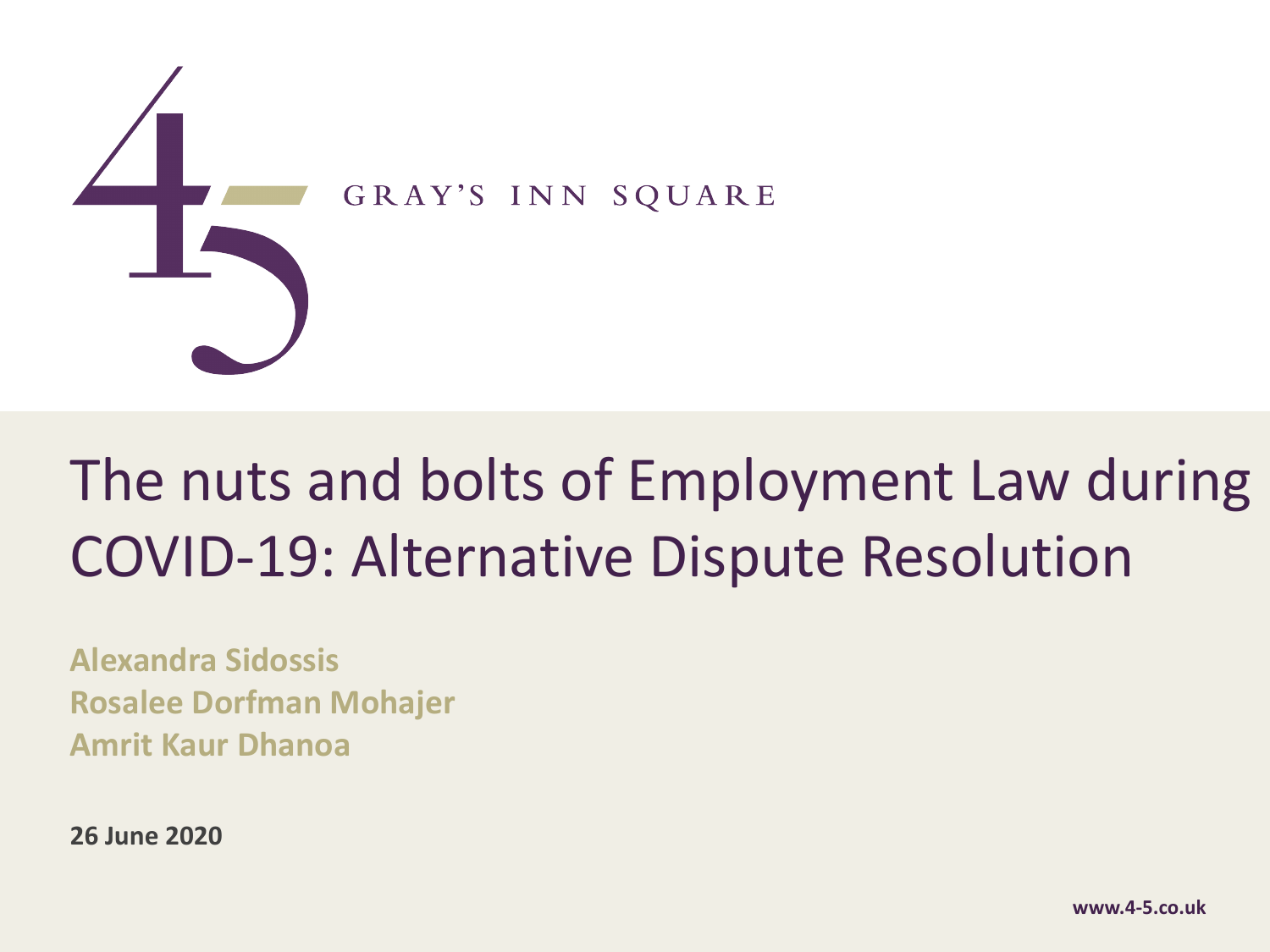### **Outline**



- Ø Impact of COVID-19
- $\triangleright$  Employment Tribunals and ADR
- $\triangleright$  Considering the needs of the client
- $\triangleright$  ADR Methods
	- $\triangleright$  Negotiation
	- $\triangleright$  ACAS Early Conciliation
	- $\triangleright$  Mediation
	- $\triangleright$  Judicial Mediation
	- $\triangleright$  Arbitration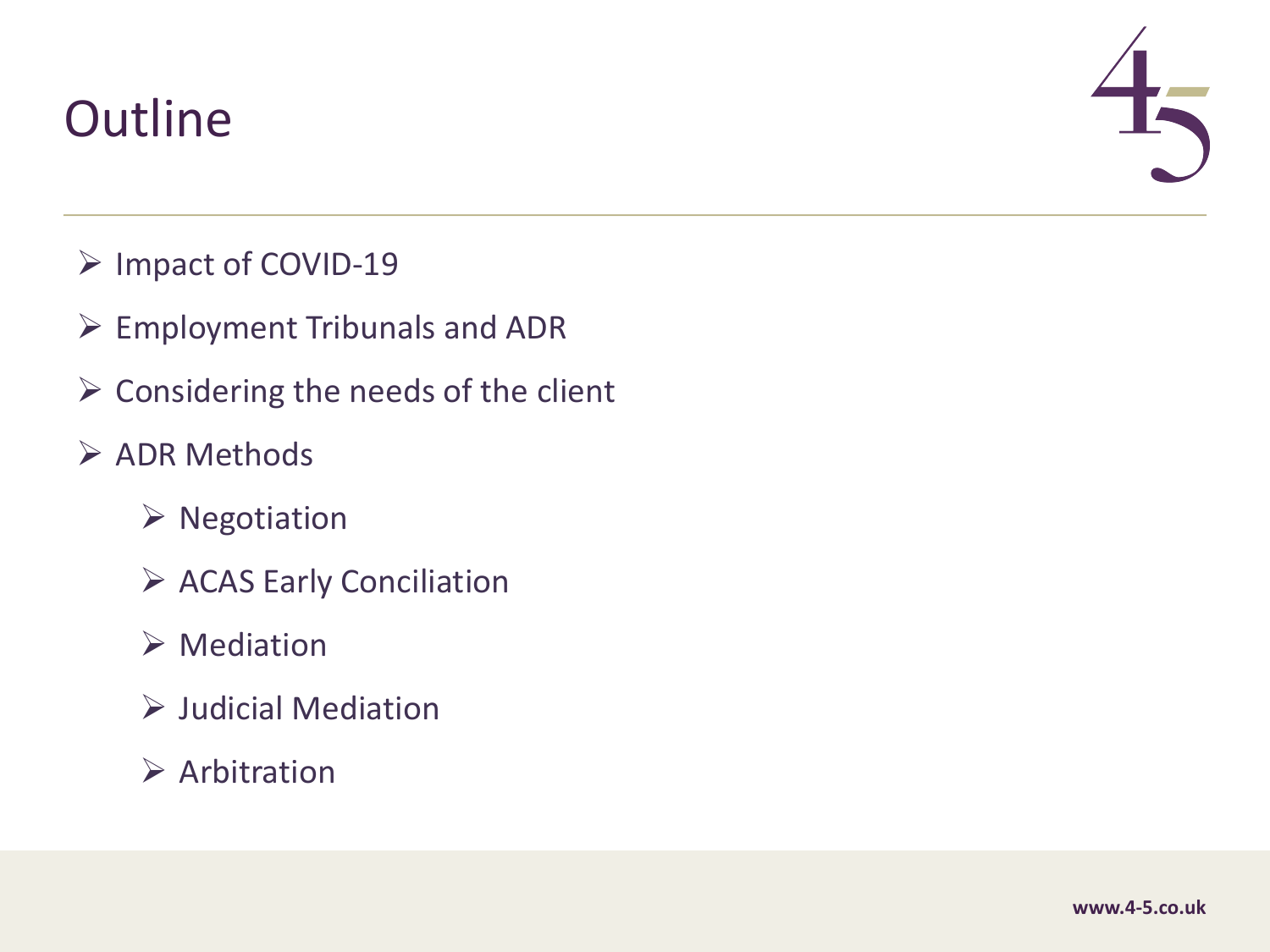

- $\triangleright$  The Presidents of Employment Tribunals (England and Wales and Scotland) first issued a Joint Direction on 19 March 2020, which was amended on 24 March 2020, and reviewed on 29 April 2020 and 29 May 2020, regarding the listing of Employment Tribunal cases during the COVID-19 pandemic.
- $\triangleright$  The Joint Direction converted all in-person hearings listed to commence on or before 26 June 2020 to a case management hearing by telephone or other electronic means (exact wording provided on next slide).
- $\triangleright$  Following the reviews, the Direction remains in force in its current form.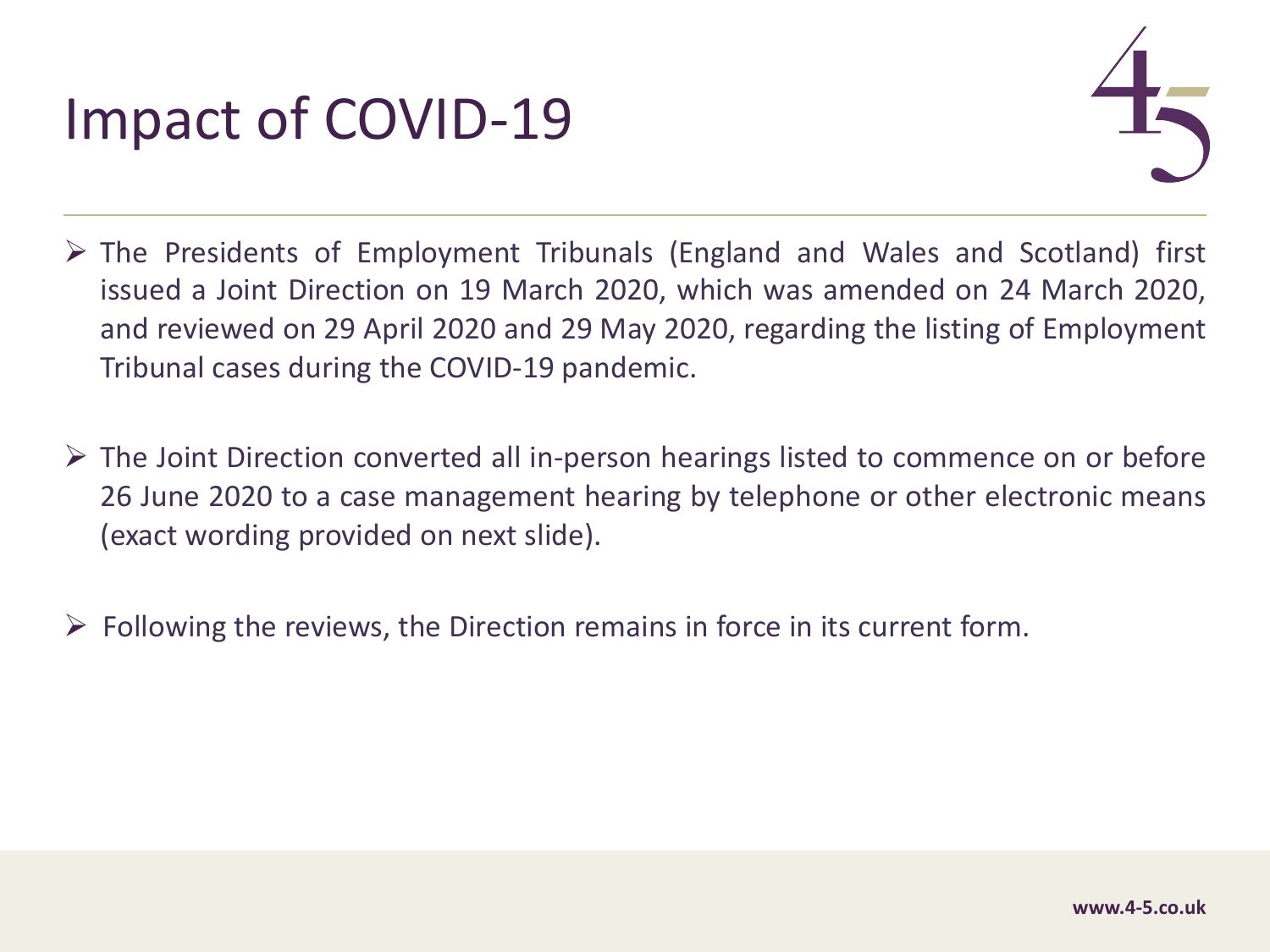

 $\triangleright$  The amended direction as at 24 March 2020 remains in force:

*"In view of the rapidly changing circumstances created by the Covid-19 pandemic, the Presidents of the Employment Tribunals in England & Wales and in Scotland have directed that from Monday 23rd March 2020 all in-person hearings (hearings where the parties are expected to be in attendance at a tribunal hearing centre) listed to commence on or before Friday 26th June 2020, will be converted to a case management hearing by telephone or other electronic means which will take place (unless parties are advised otherwise) on the first day allocated for the hearing. This will provide an opportunity to discuss how best to proceed in the light of the Presidential Guidance dated 18th March 2020, unless in the individual case the President, a Regional Employment Judge or the Vice-President directs otherwise. If the case is set down for more than one day then parties should proceed on the basis that the remainder of the days fixed have been cancelled. For the avoidance of doubt, this direction also applies to any hearing that is already in progress on Monday 23rd March 2020 and, if not already addressed before then, the parties may assume that the hearing on that day is converted to a case management hearing of the kind referred to above. In person hearings listed to commence on or after 29th June 2020 will remain listed, in the meantime, and will be subject to further direction in due course. The parties remain free to make any application to the Tribunal".*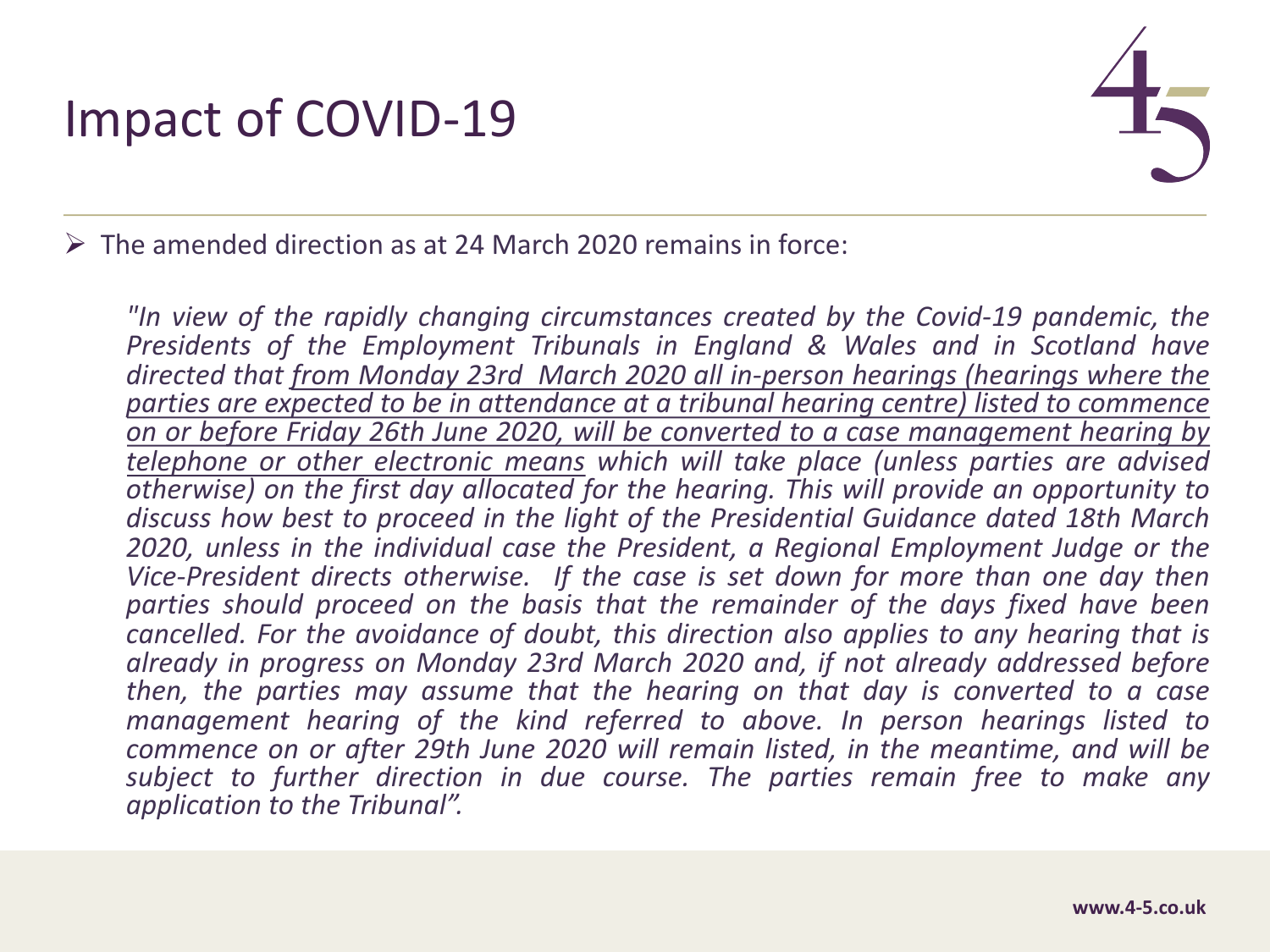**► Civil Justice Council Report** – a rapid review on the impact of COVID-19 on justice system was launched on 1 May 2020 and concluded on 15 May 2020 (the report can viewed here: https://www.judiciary.uk/wpcontent/uploads/2020/06/CJC-Rapid-Review-

Report-f.pdf)

 $\triangleright$  The survey asked respondents to answer a series of detailed questions most recent remote hearing they had participated in between 19 March and 7 March 2020, and their perceptions of the hearing. Once the data had been clean non-civil hearings had been excluded from the sample, it was revealed that been captured on 486 remote hearings.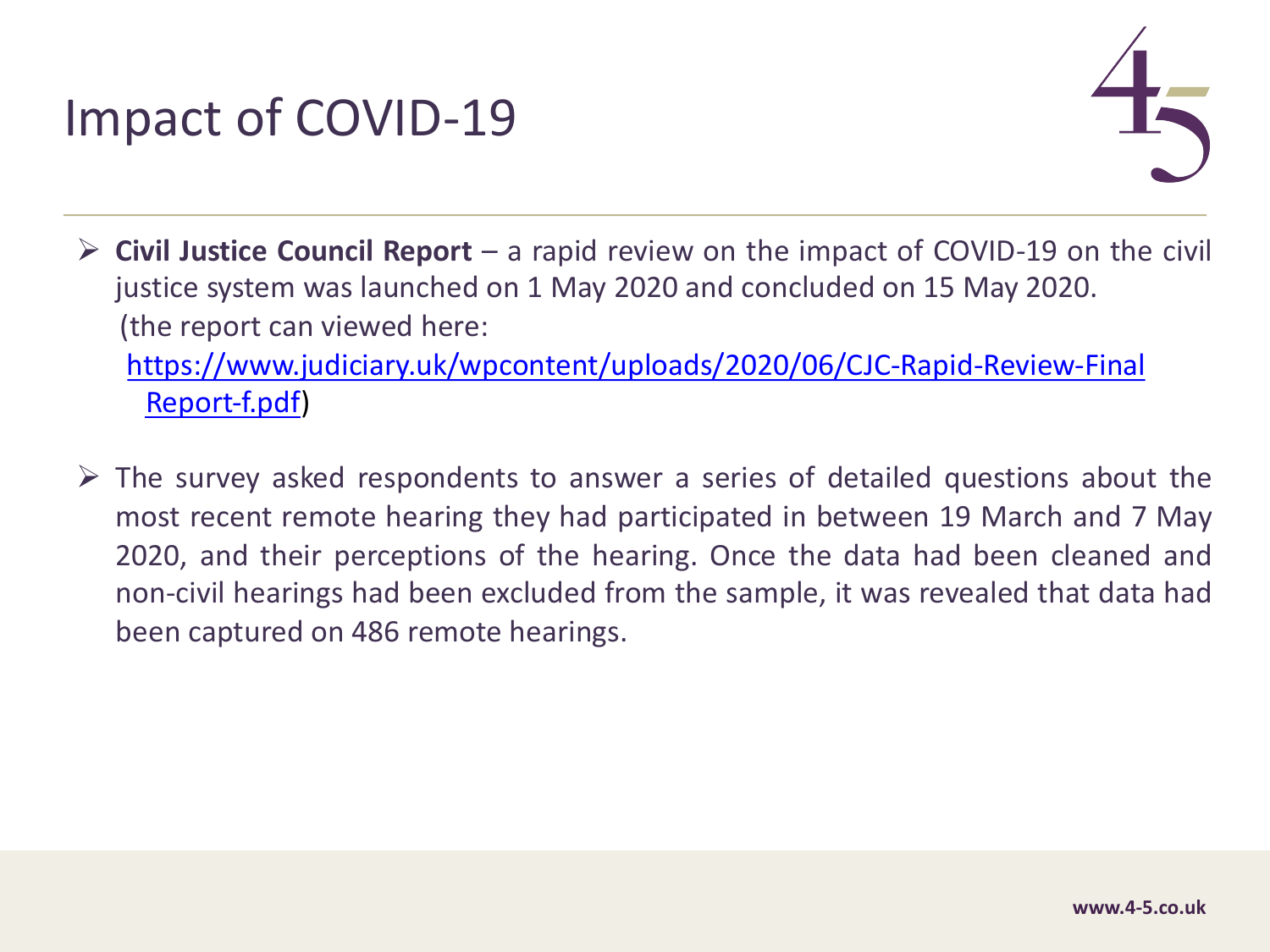

 $\triangleright$  The majority of hearings (56%), across a range of practice areas, took place between 24 April and 7 May 2020.



E. Characteristics of hearings reported: When did the hearings described take place?

Figure 3: When did the hearings described in this report take place?  $(n=484)$ 

*Source: Civil Justice Council - The Impact of COVID-19 Measures on the Civil Justice System, May 2020*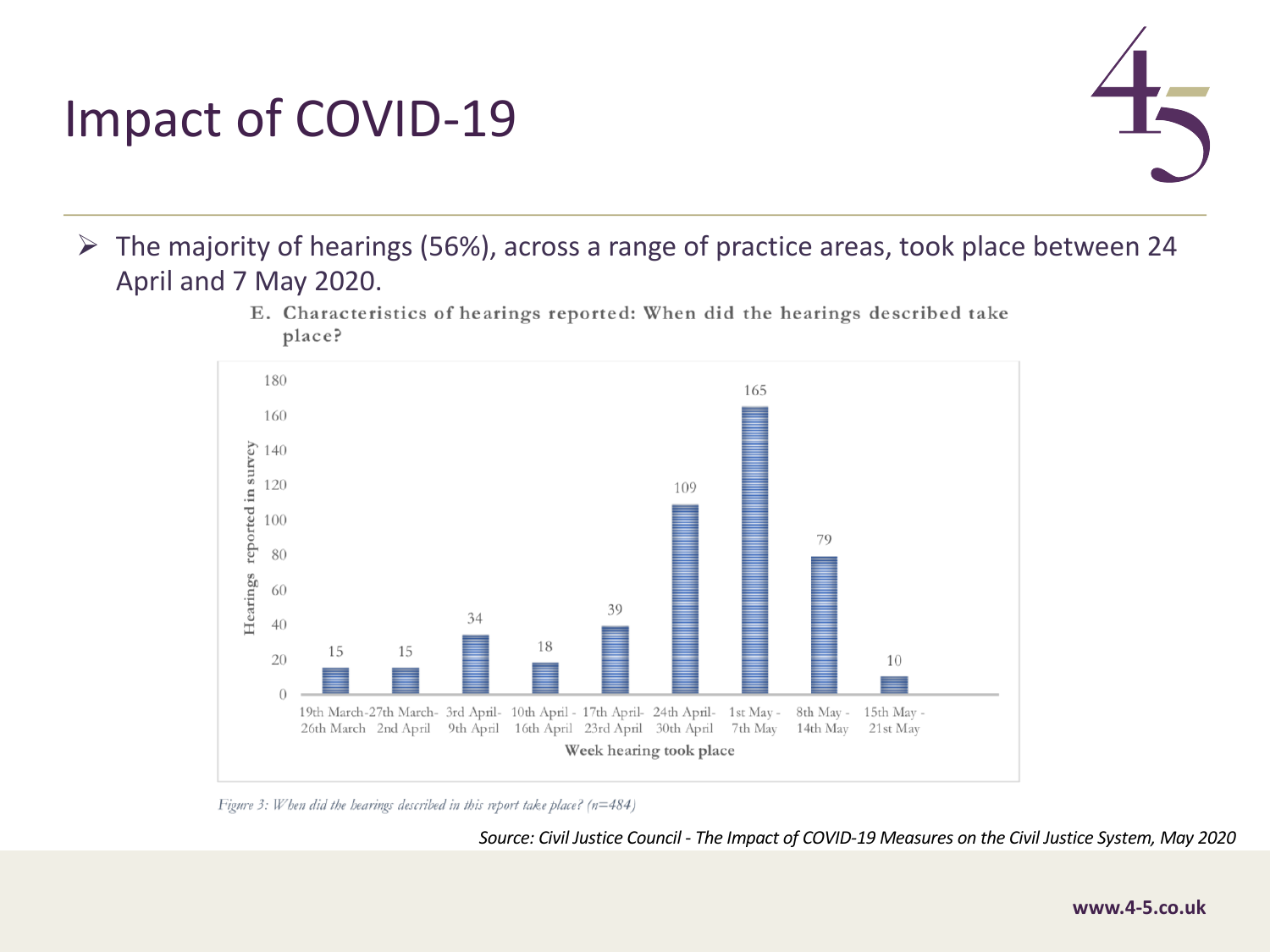



Figure 10: Hearings by area of law

*Source: Civil Justice Council - The Impact of COVID-19 Measures on the Civil Justice System, May 2020*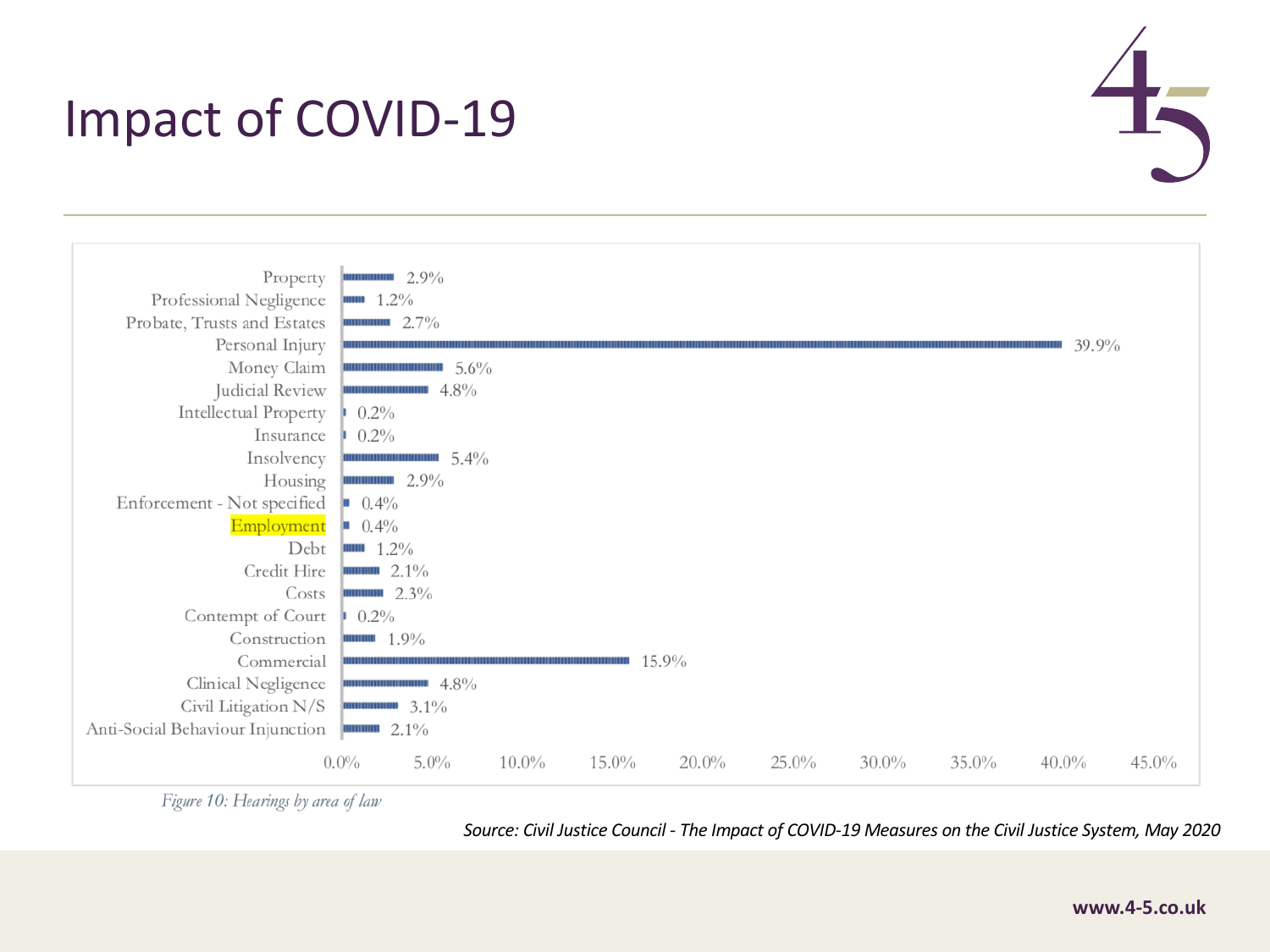

#### Table 7: Employment Tribunal Workload

| Single Claims |                  |             | Multiple Claims (Number of Lead Cases) <sup>4</sup> |                  |             |
|---------------|------------------|-------------|-----------------------------------------------------|------------------|-------------|
| Receipts      | <b>Disposals</b> | Outstanding | Receipts                                            | <b>Disposals</b> | Outstanding |
| 841           | 718              | 30,687      | 48                                                  | 43               | 4,966       |
| 873           | 1,024            | <b>NA</b>   | 47                                                  | 67               | <b>NA</b>   |
| 861           | 772              | <b>NA</b>   | 37                                                  | 40               | <b>NA</b>   |
| 917           | 695              | <b>NA</b>   | 39                                                  | 44               | <b>NA</b>   |
| 885           | 558              | 31,693      | 51                                                  | 29               | 5,065       |
| 1,020         | 446              | <b>NA</b>   | 70                                                  | 26               | <b>NA</b>   |
| 883           | 327              | 32,922      | 36                                                  | 15               | 5,138       |
| 771           | 432              | 33,188      | 46                                                  | 18               | 5,177       |
| 850           | 541              | 33,560      | 40                                                  | 32               | 5,203       |
| 890           | 403              | 33,994      | 59                                                  | 25               | 5,247       |
| 730           | 427              | 34,294      | 22                                                  | 28               | 5,275       |
| 787           | 504              | 34,549      | 43                                                  | 33               | 5,312       |
| 877           | 476              | 35,078      | 46                                                  | 24               | 5,365       |
|               |                  |             |                                                     |                  |             |

1) The management information presented in this table reflects what is recorded on relevant case-management systems on the date of extraction. The case management systems are continually updated and so the information presented will differ from previously published information.

2) The management information presented is different from the quarterly MOJ official statistics published due to timing and definitional reasons. The official statistics go through a more comprehensive quality assurance and analysis process to ensure quality and coherence.

3) At different stages in the Employment Tribunal process, single claims can be grouped into multiple claims and multiple claims can be split into single claims (when this occurs is dependent on a variety of factors). As such the information presented may vary substantially from previously published information.

4) Employment Tribunal claims can have multiple jurisdictional reasons attached and these can be disposed at different points in the claim lifecycle. The method in which these are grouped and a final claim disposal date is taken differs between the MI and the MOJ official statistics. 5) Some earlier weeks of this data are unavailable due to the limitations of the database.

*Source: HMCTS Management Information, 11 June 2020*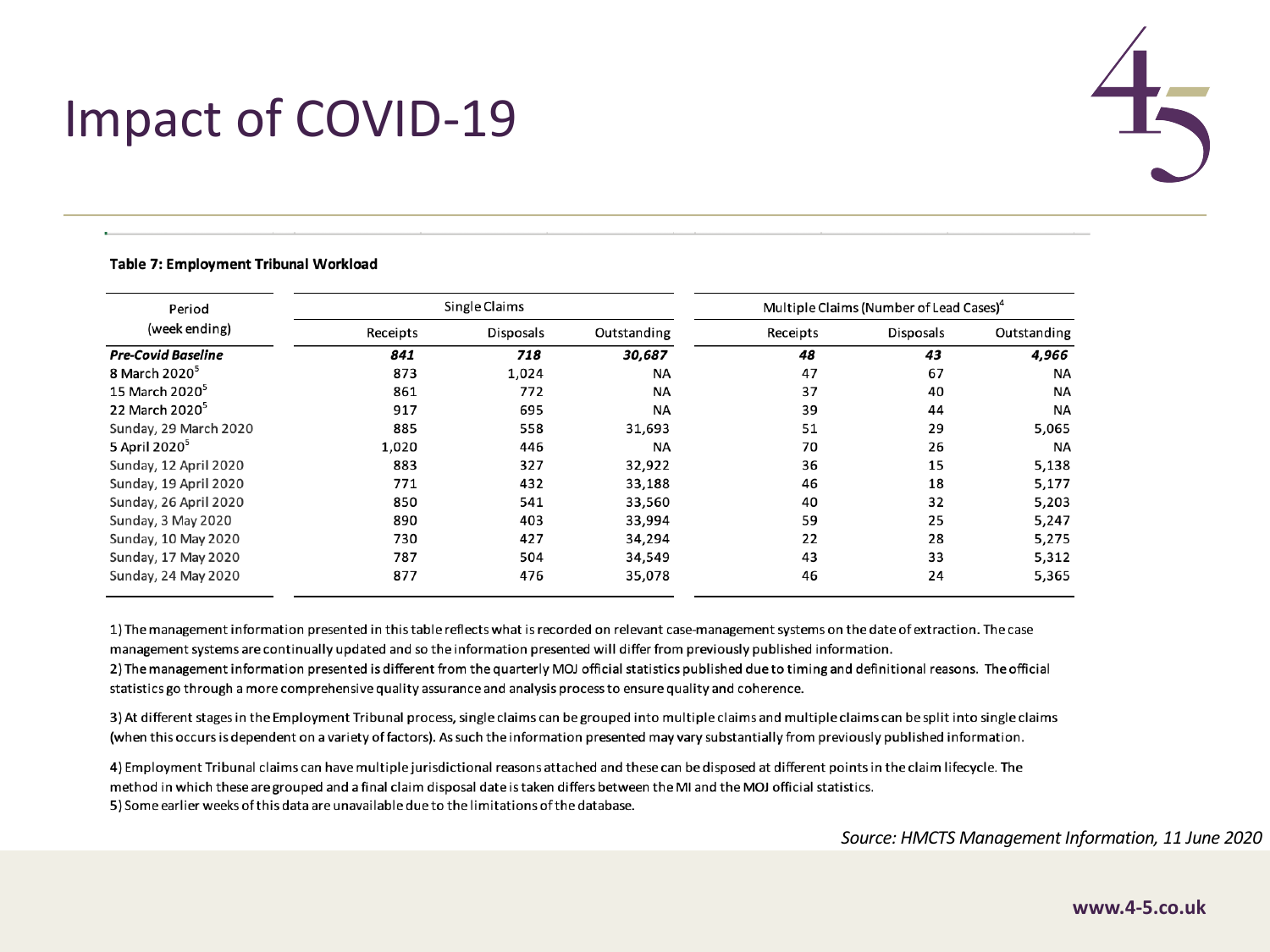## Employment Tribunals and ADR



 $\triangleright$  Rule 3 Employment Tribunals Rules of Procedure 2013: *A Tribunal shall wherever practicable and appropriate encourage the use by the parties of the services of ACAS, judicial or other mediation, or other means of resolving their disputes by agreement.*

- $\triangleright$  Rule 53(1)(e) Employment Tribunals Rules of Procedure 2013: *53.—(1) A preliminary hearing is a hearing at which the Tribunal may do one or more of the following— (e) explore the possibility of settlement or alternative dispute resolution (including judicial mediation).*
- $\triangleright$  The Enterprise and Regulatory Reform Act 2013 introduced various measures aimed at encouraging parties to resolve their workplace disputes outside the tribunal system – e.g. early conciliation.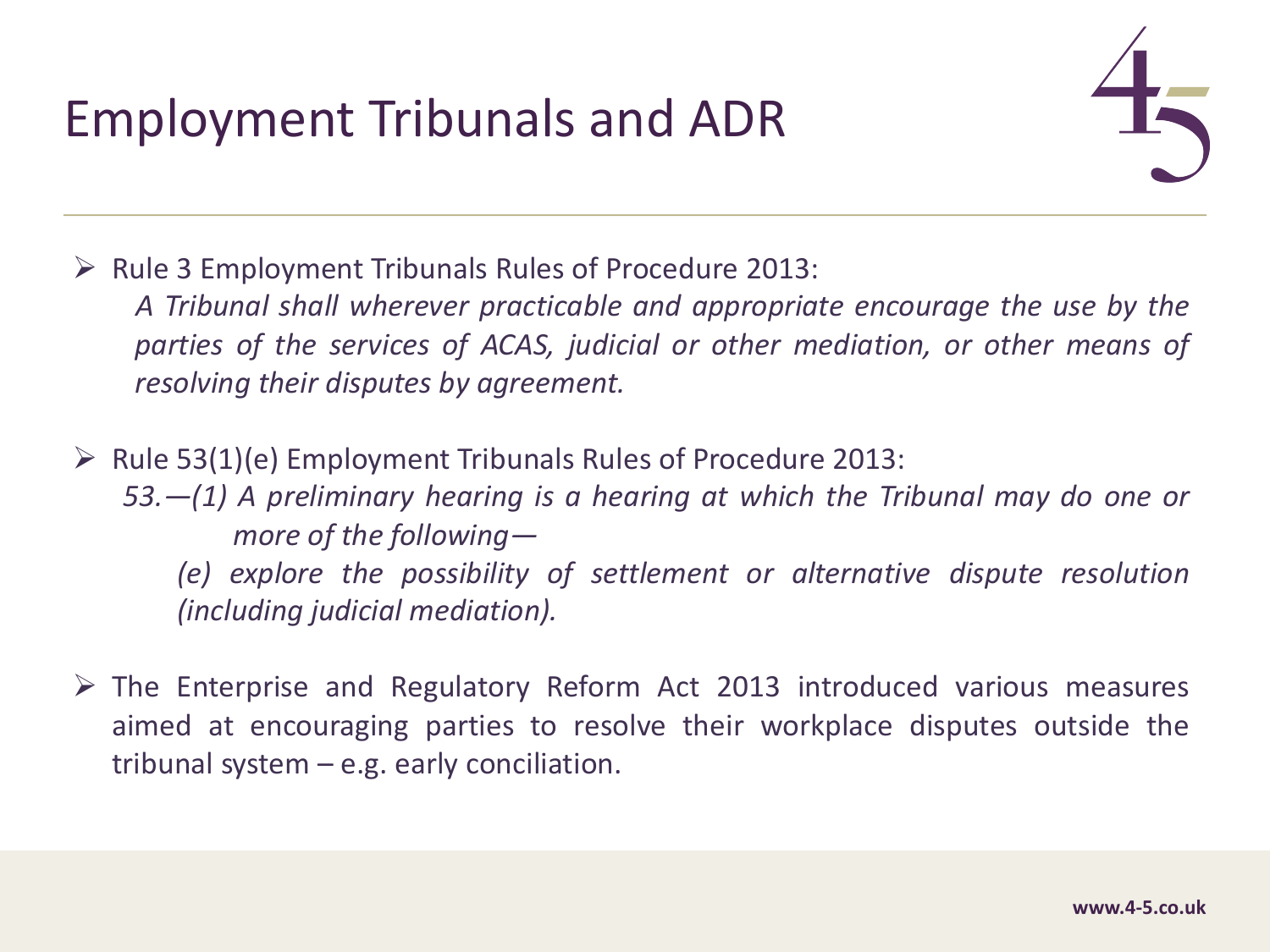# Considering the needs of the client



- $\triangleright$  An important consideration at the outset is to ask what the client wants to achieve, in order to determine whether to engage in ADR and what form is most suitable.
	- Ø **Claimant**: it may be important to obtain a letter of reference or apology, or to maintain a good relationship with the employer, these are outcomes that cannot be ordered by a Tribunal but can be achieved via an ADR mechanism.
	- Ø **Respondent**: may be concerned about the publicity of the employment hearing given that ET judgments go onto the online register, the affect of publicity on future ventures and confidentiality may be achieved via an ADR mechanism.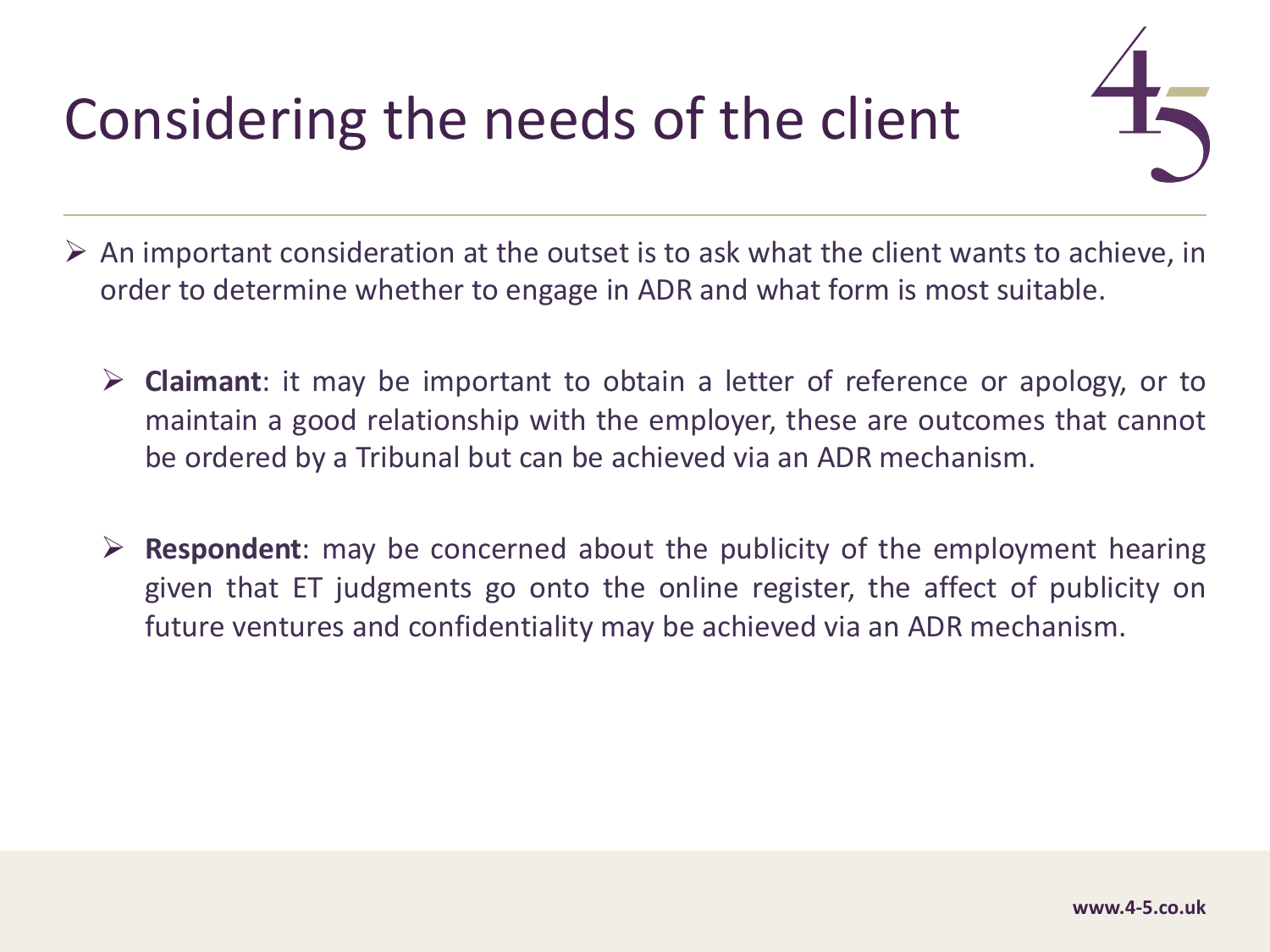### **Negotiation**



#### $\triangleright$  What is it?

- $\triangleright$  Negotiations can take place between an employee and employer early on in the dispute or when litigation has commenced between parties' representatives, without the assistance of a third party.
- $\triangleright$  Discussions usually proceed on a without prejudice basis, which means that if the negotiations do not succeed in resolving the dispute, the parties' rights are not prejudiced.

#### Ø **Why negotiate?**

 $\triangleright$  Advantages - Flexible and informal which can save time and costs.

#### Ø **When?**

- $\triangleright$  The greater the delay in starting negotiations, the less likelihood of success. If your client wants to negotiate, start as early as possible.
- $\triangleright$  If the parties succeed in reaching agreement, terms are usually recorded in a settlement agreement.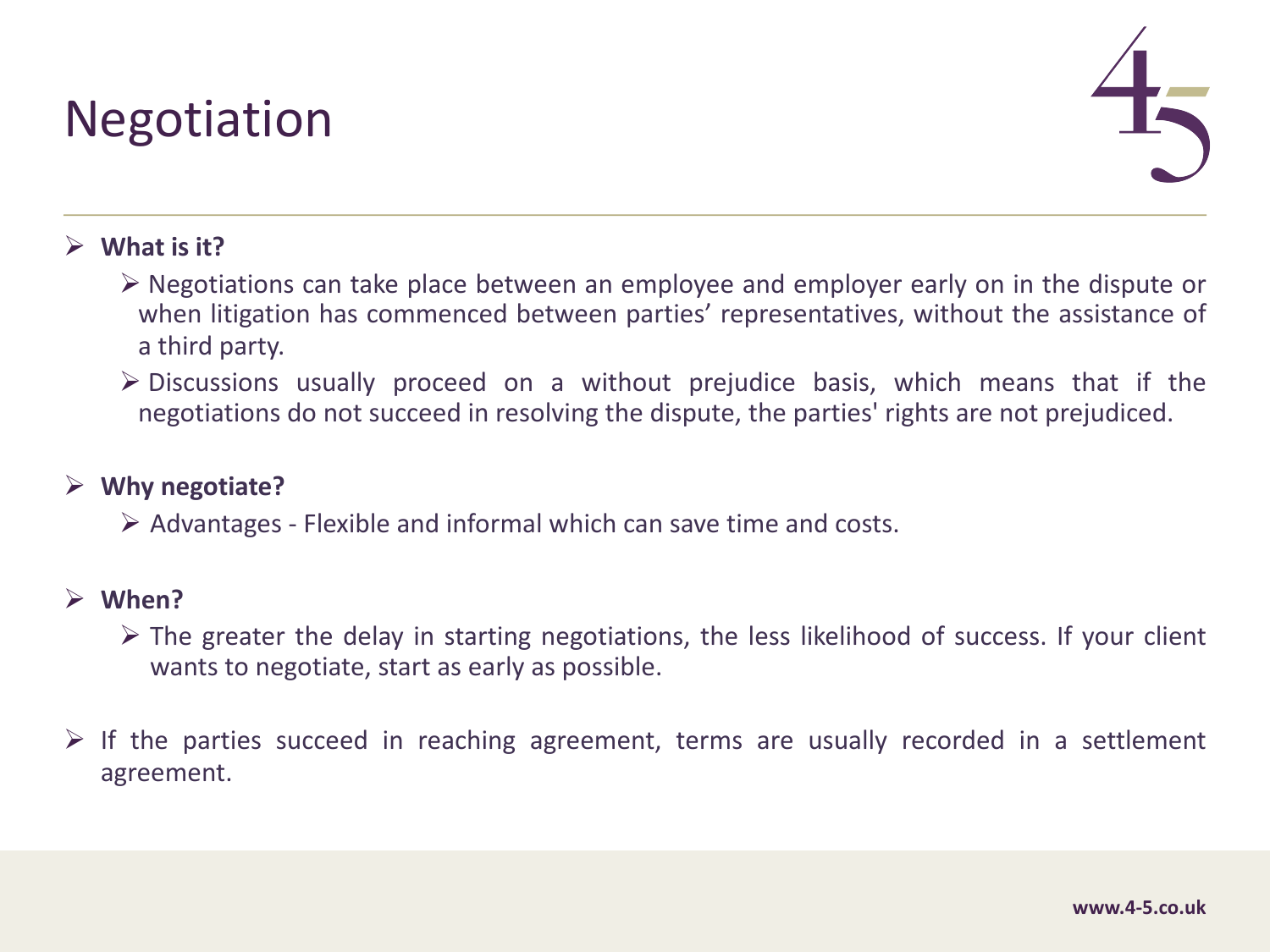## ACAS Early Conciliation



#### $\triangleright$  What is it?

- $\triangleright$  The Advisory, Conciliation and Arbitration Service (Acas) is an independent, impartial organisation mandated to liaise with both parties to an employment dispute with regard to possible settlement.
- $\triangleright$  The mandatory Acas early conciliation (EC) procedure has been in force since 6 May 2014 and must be followed by claimants who present claims in the majority of employment tribunal proceedings. S18(1) Employment Tribunals Act 1996 sets out types of claims covered by early conciliation. There are some circumstances in which the claimant can chose whether or not to make an EC notification.
- $\triangleright$  If the EC procedure applies, the Claimant cannot submit their tribunal claim until after an Early Conciliation Certificate is issued by Acas either because the parties do not wish to participate in conciliation or because it has failed to achieve settlement within the prescribed period.
- $\triangleright$  Conciliator acts as an intermediary between the parties and conveys settlement proposals.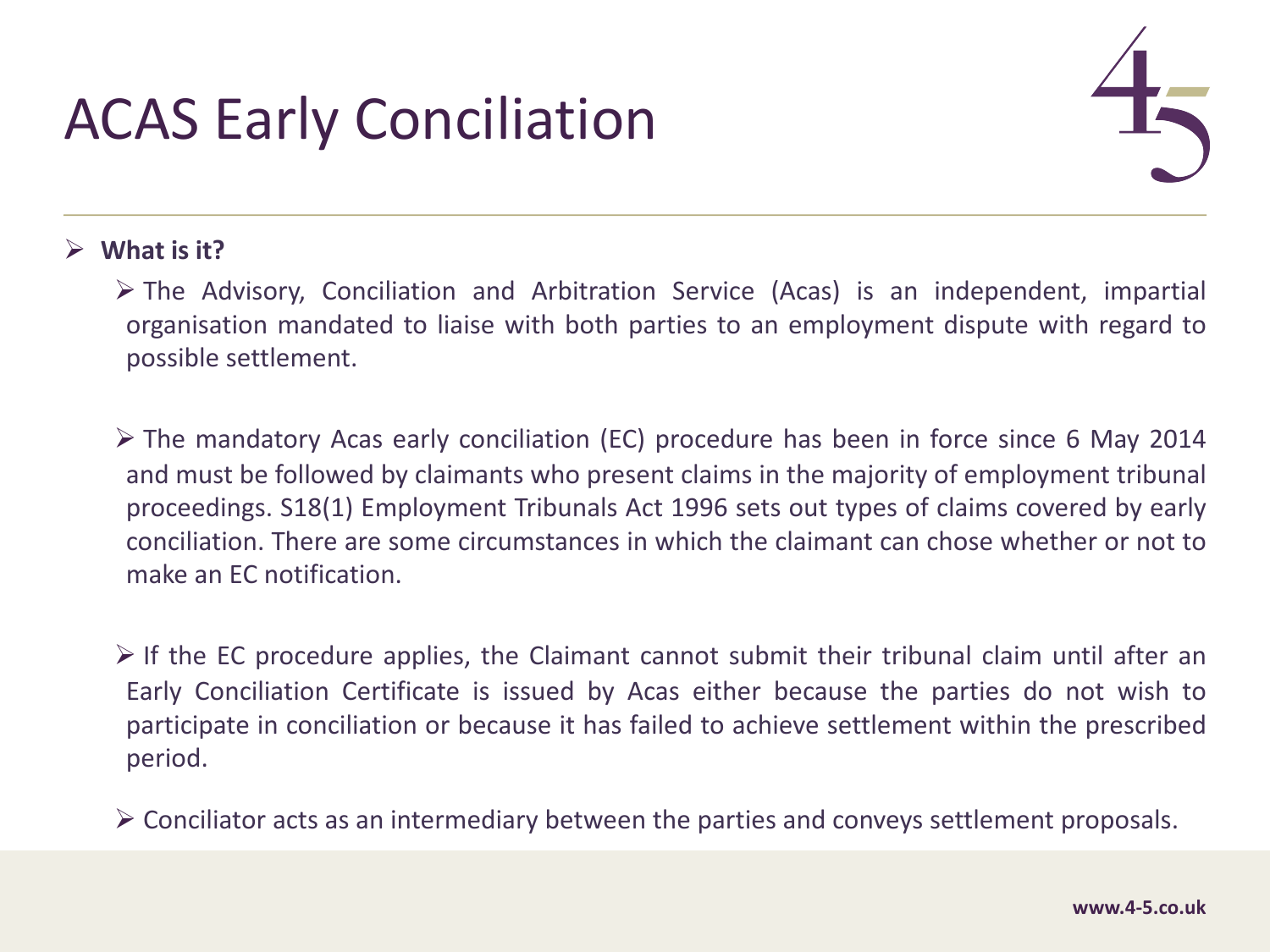# ACAS Early Conciliation



### Ø **How does it work?**

- ØThe procedure is set out in the Early Conciliation Rules of Procedure (EC Rules) 2014, contained in the Schedule to the Employment Tribunals (Early Conciliation: Exemptions and Rules of Procedure) Regulations 2014 (SI 2014/254)
- 1. The claimant makes the initial notification to Acas, which must include the prospective claimant's and respondent's name and address.
- 2. If the claimant consents to EC, the claim is passed to an Acas conciliation officer, who will then attempt to contact the respondent to see if they consent to conciliation.
- 3. If both parties agree, the conciliation officer has one month, from the date Acas was originally notified by phone or receiving the form, to promote a settlement. If agreed by the parties, the conciliator can extend the period for 14 days if they consider there is a reasonable prospect of achieving settlement before the expiry of the extended period.
- 4. If a settlement is reached, Acas will record it on a COT3 form. If not, the conciliator must issue an early conciliation certificate.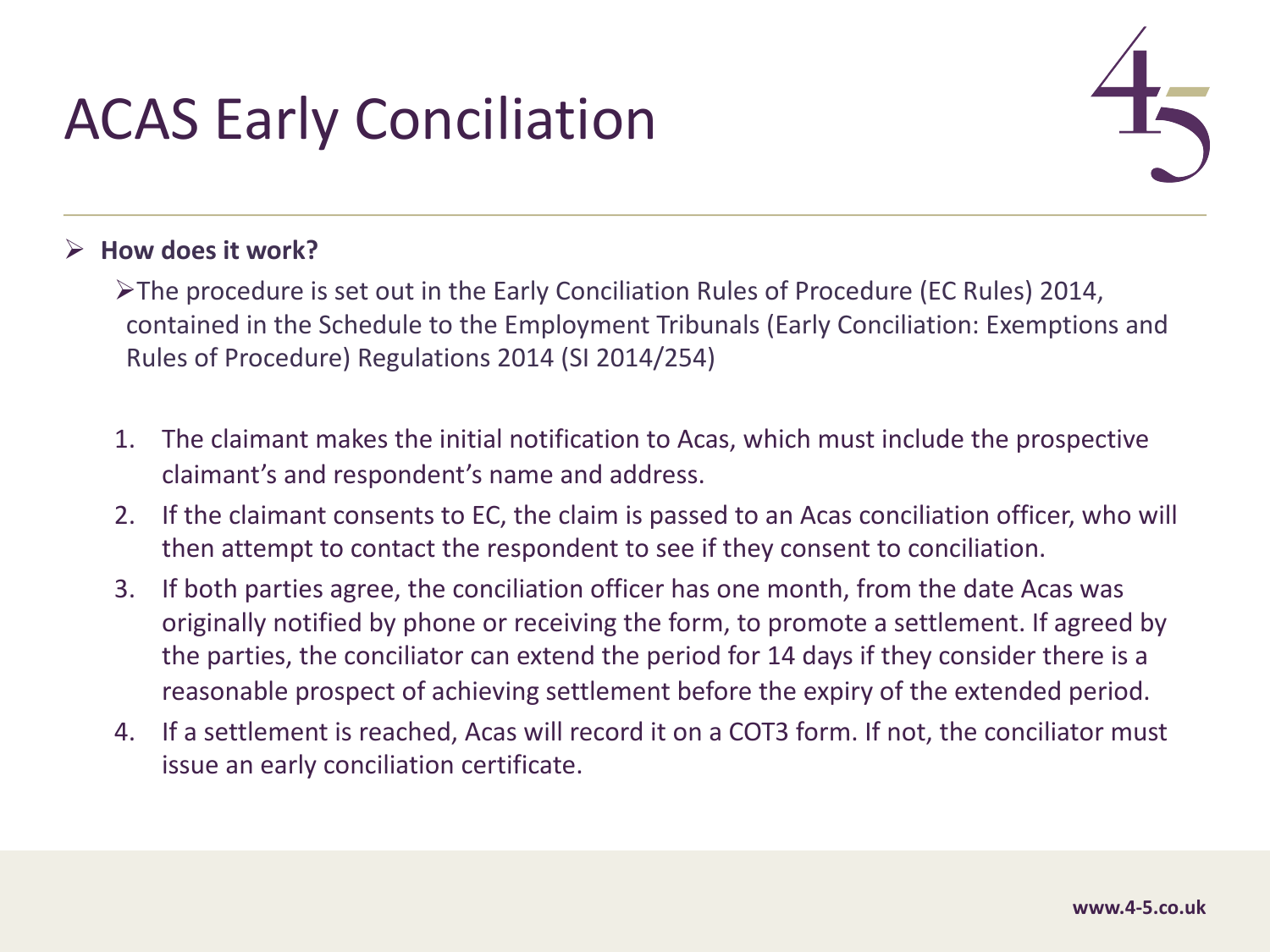## ACAS Early Conciliation



- $\triangleright$  Acas can also provide free conciliation while a claim is ongoing, right up to the start of the hearing if the parties both request it or the Acas officer considers there is a reasonable prospect of settlement.
- Ø **Advantages** of settling a claim through Acas, particularly where one of the parties is unrepresented – simplicity, neutrality, speed, cost, confidentiality, effectiveness
	- $\triangleright$  It is a free service.
	- $\geq$  73% of EC notifications received by Acas in 2018 did not progress to a tribunal claim, and of those issued, Acas conciliation resulted in settlement in 51% of cases. (*source: Acas Annual Report and Accounts 2018/19*)
- Ø **Disadvantage** parties do not have the power to choose an Acas conciliator or to manage the process generally. The Acas officer has no duty to see that the terms of a settlement are fair and must not advise on the merits of the claim (*Clarke and others v Redcar and Cleveland BC; Wilson and others v Stockton-on-Tees BC* [2006] IRLR 324, EAT)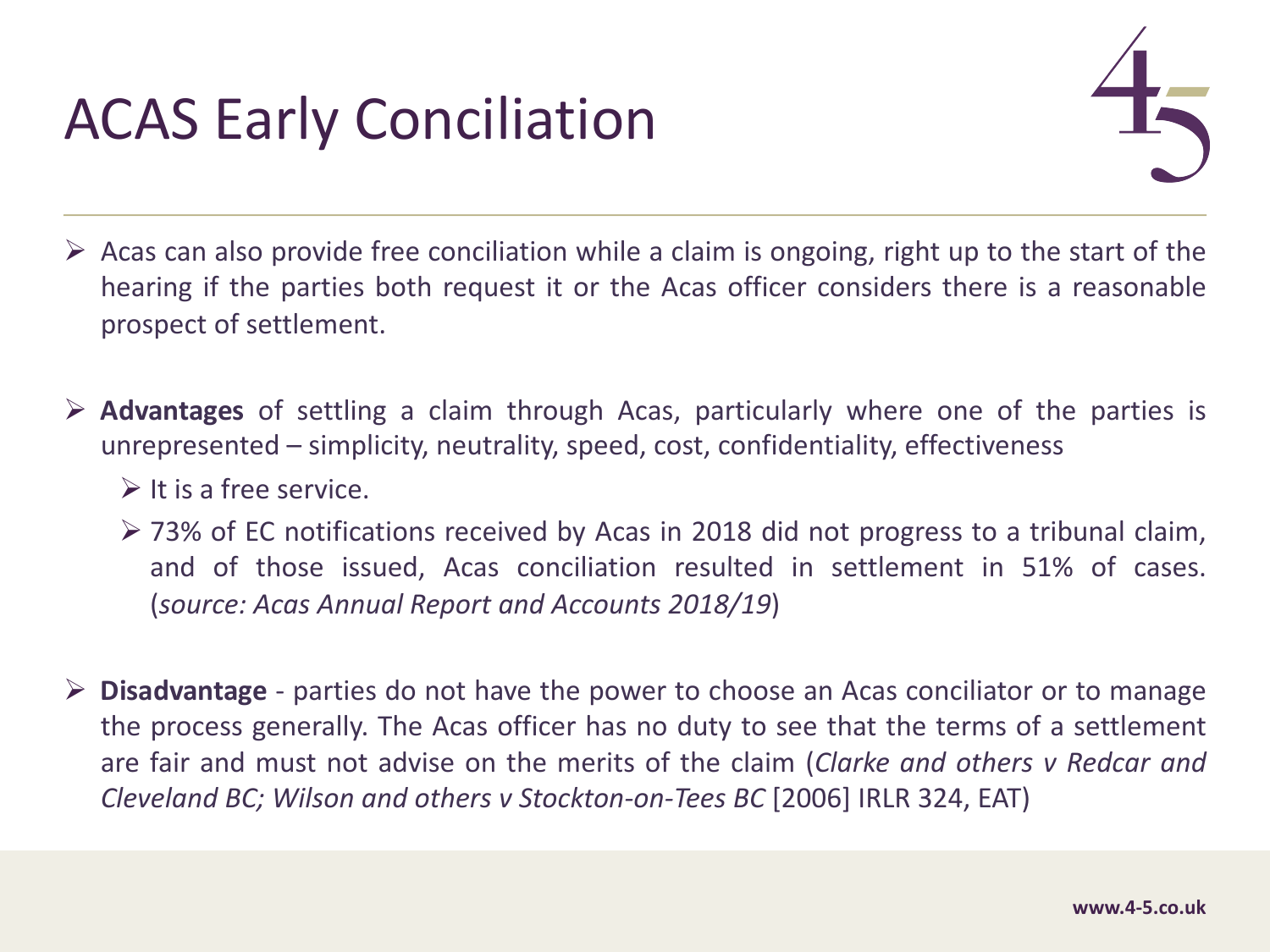### Mediation



### $\triangleright$  What is it?

- $\triangleright$  Presence of a neutral third party who manages or facilitates the process through which the parties negotiate a settlement.
- $\triangleright$  Mediation may involve the parties pursuing a private mediation or agreeing to proceed with judicial mediation in the employment tribunal.
- $\triangleright$  Workplace mediation (an ongoing working relationship between the employer and employee) and employment mediation (working relationship between the employer and employee has broken down or ended by the time mediation takes place).

#### Ø **Why mediate?**

- Ø Advantages **–** voluntary, non-binding, flexible, private and confidential, quick
- $\triangleright$  Disadvantage choice of mediator can be a source of conflict, potential wasted costs, non-binding

#### Ø **When is mediation not an appropriate method?**

 $\triangleright$  When one party is not committed, tactical use by employers to send a message to employees.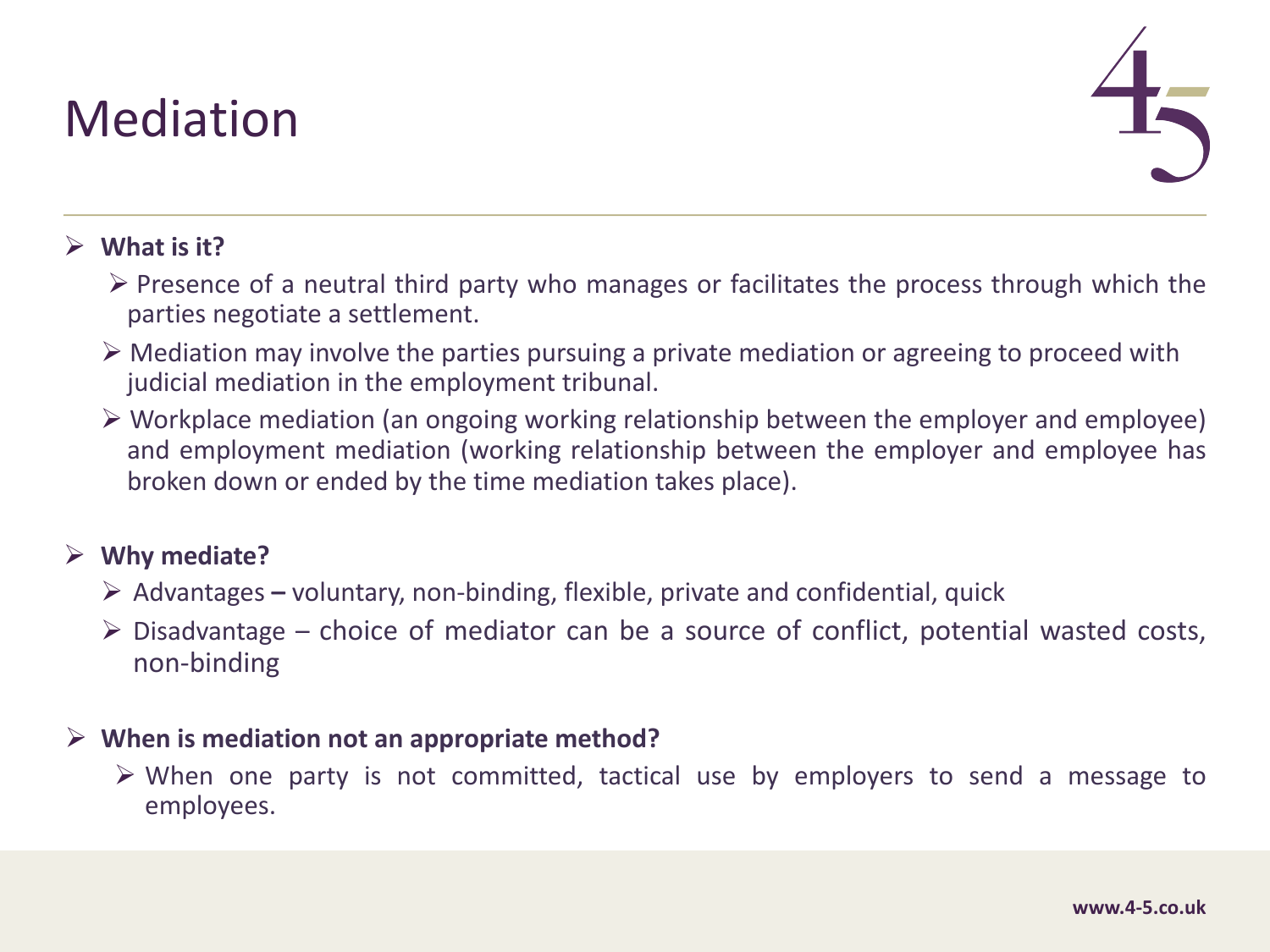## Judicial Mediation



### $\triangleright$  What is it?

- $\triangleright$  bringing the parties together for a mediation at a private preliminary hearing before a trained Employment Judge who remains neutral and tries to assist the parties in resolving their disputes, which may include remedies which would not be available at a hearing before an Employment Tribunal (e.g. a reference)
- $\triangleright$  at the preliminary hearing stage, an employment judge will identify cases potentially suitable for judicial mediation and ask the parties whether they are interested in this option.
- $\geq$  Over 65% of cases mediated reach a successful settlement on the day of mediation. Most cases that do not succeed on the day of the mediation are settled before the hearing as a result of the impetus created by the judicial mediation *(source: HMCTS Judicial Mediation: Employment Tribunals Guidance)*
- $\triangleright$  Judicial mediation is an alternative to a tribunal hearing but not an alternative to ACAS conciliation.
- Ø **Case management meeting** takes place, usually by telephone, to consider and make appropriate arrangements for the conduct of the judicial mediation. Includes setting the time of the mediation and agreeing relevant issues. The employment judge will direct if any documents are required (for example, a statement of position and expectations of what is being sought) and make appropriate directions.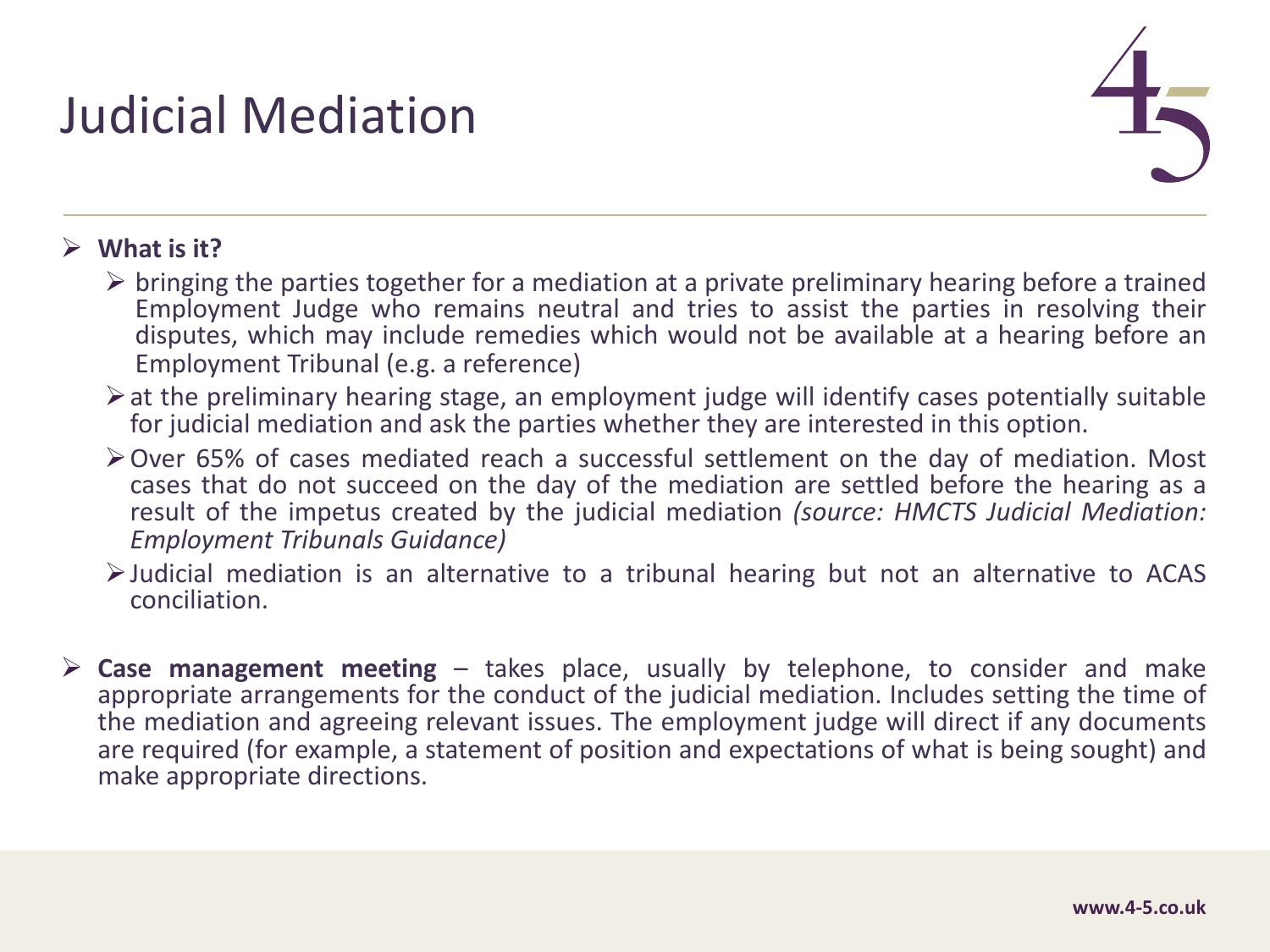### Judicial Mediation



Ø **Advantages** – confidential, private, quicker, neutral

### Ø **Judicial or private mediation?**

- $\triangleright$  Restrictions on availability
- $\triangleright$  Cost
- $\triangleright$  Flexibility
- $\triangleright$  Choice of mediator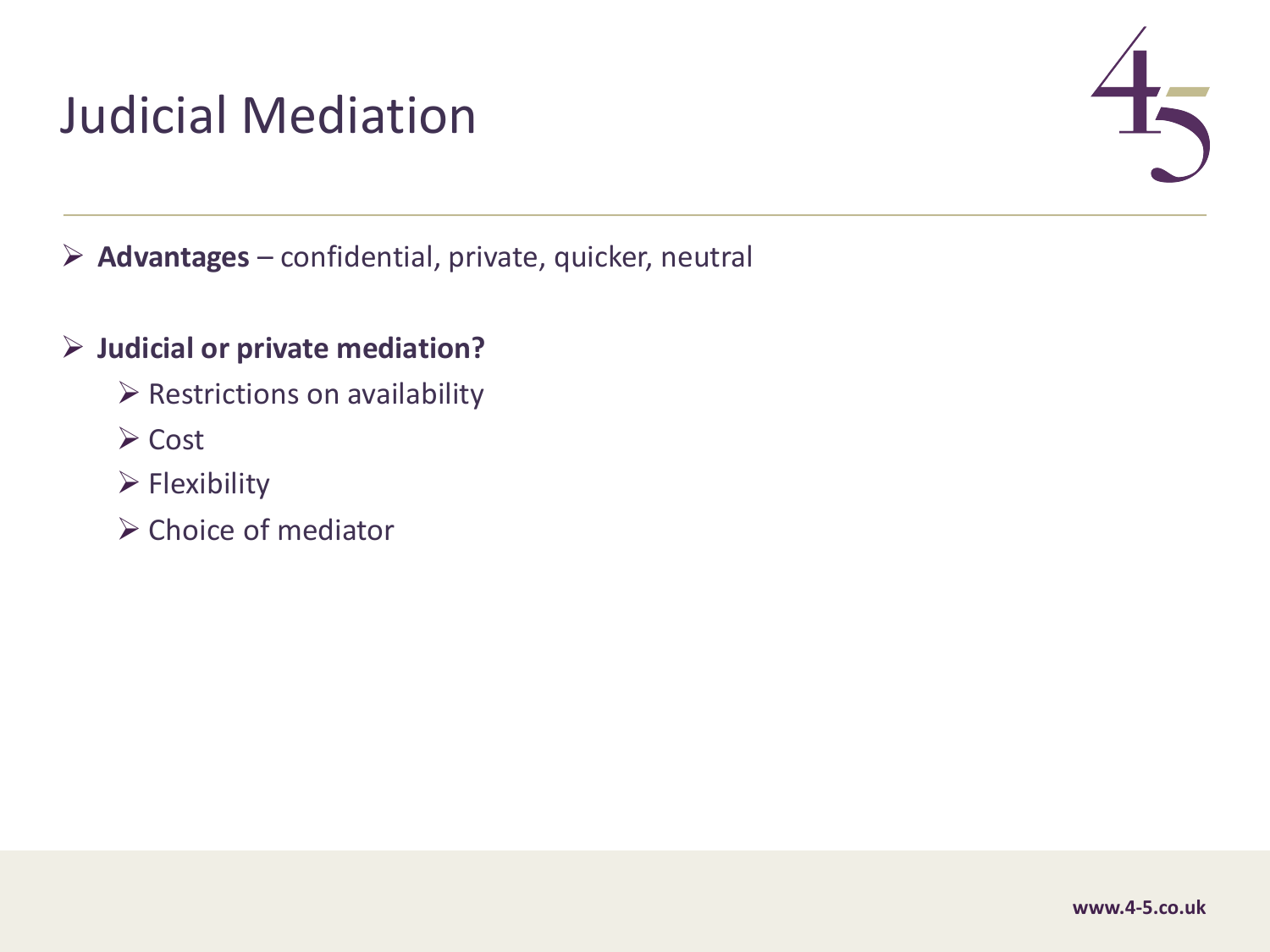## Arbitration



### Ø **What is it?**

- $\triangleright$  process based on agreement between parties to refer a dispute between them to impartial arbitrators for a decision.
- $\triangleright$  Arbitration in the UK is governed by the Arbitration Act 1996.
- $\triangleright$  Ad hoc or institutional

### Ø **Why arbitrate?**

- $\triangleright$  Advantages privacy and confidentiality, efficiency, party autonomy, flexibility, choice, neutrality, binding, finality and enforcement of awards
- $\triangleright$  Disadvantages cost
- $\triangleright$  Employers should consider including an arbitration clause in employment contracts and other employment-related agreements. Where there is no such provision, parties should consider the possibility of agreeing to submit disputes to arbitration after they have arisen.
- $\triangleright$  Acas collective and individual arbitration service